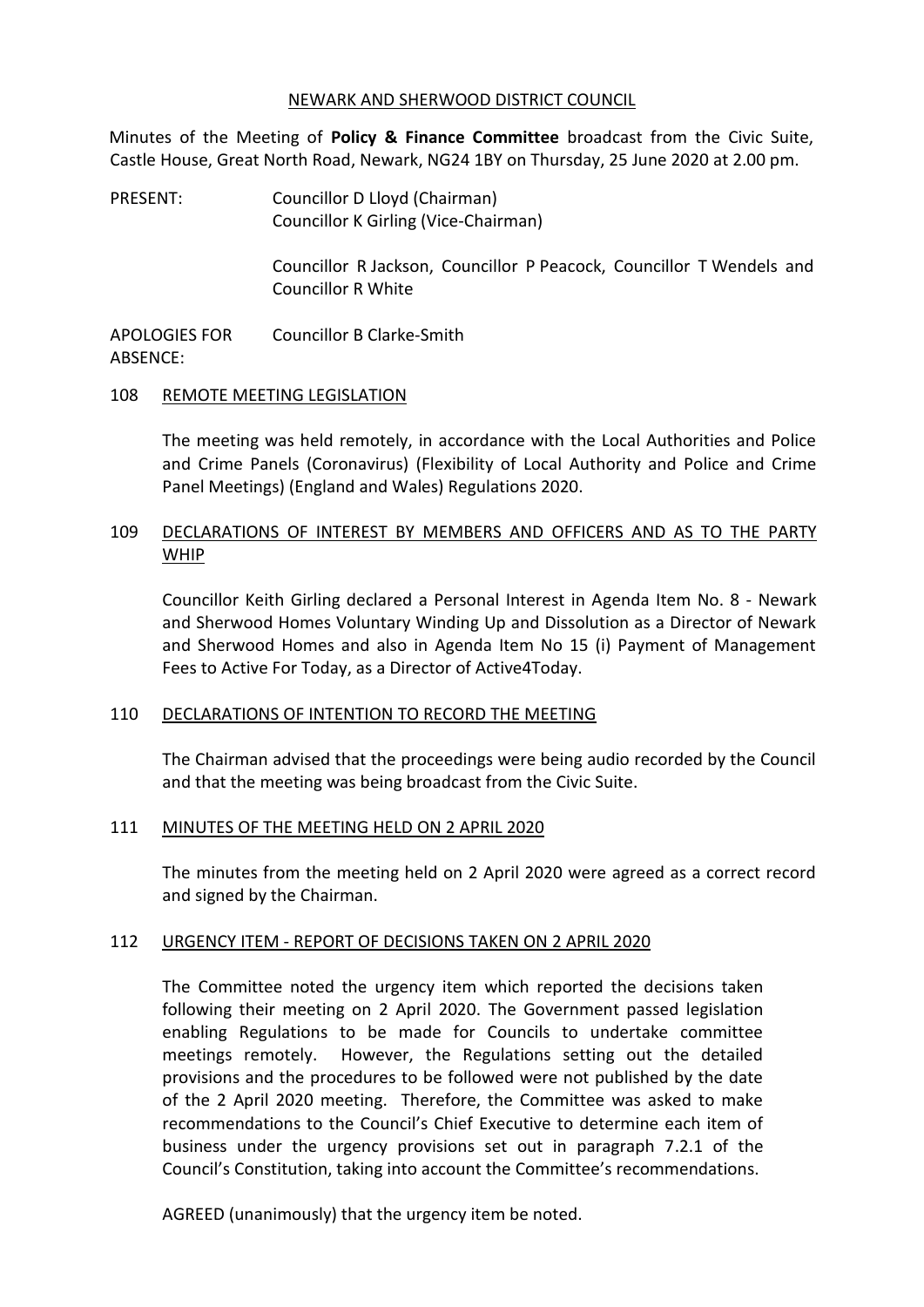#### Reason for Decision

To effect the decisions of the 2 April Policy & Finance Committee.

#### 113 FORWARD PLAN OF POLICY & FINANCE ITEMS

The Committee noted the Forward Plan items to be considered by the Committee over the next 12 months.

#### 114 ANNUAL REVIEW OF EXEMPT ITEMS

The Committee considered the report of the Chief Executive regarding the exempt items considered by the Committee during the period 21 May 2019 to date. The report listed the exempt items considered and it was reported that it was the view of the report authors that all items remained confidential.

AGREED (unanimously) that the report be noted with no items being released into the public domain.

### Reason for Decision

To advise Members of the exempt business considered by the Policy & Finance Committee for the period 21 May 2019 to date and those items which can now be released into the public domain.

# 115 NEWARK AND SHERWOOD HOMES LTD - VOLUNTARY WINDING-UP AND DISSOLUTION

The Director – Governance & Organisational Development presented a report which sought to give delegated authority to the Chief Executive and/or the Director - Governance and Organisational Development to act on behalf of the Council as sole shareholder to authorise all documentation necessary to effect the voluntary windingup and dissolution of Newark and Sherwood Homes Limited (the Company).

At its meeting of 26 September 2019, the Policy & Finance Committee agreed to transfer the Council's housing management service back in-house for direct service provision, and to commence the necessary processes for the subsequent wind-up and dissolution of the Company. The housing management service, including all its assets and liabilities, transferred to the Council on 1 February 2020.

The Newark and Sherwood Homes' Board was due to meet shortly to agree to commence the process to voluntarily wind-up and dissolve the Company. As the Council was sole shareholder of the Company, it was necessary for the Council to approve the voluntary dissolution of the Company before an application was made to Companies House as part of the dissolution process. Delegated authority to act on behalf of the Council would enable officers to attend the Newark and Sherwood Homes Board/Shareholder meeting and give the necessary approvals.

AGREED (unanimously) that delegated authority be given to the Chief Executive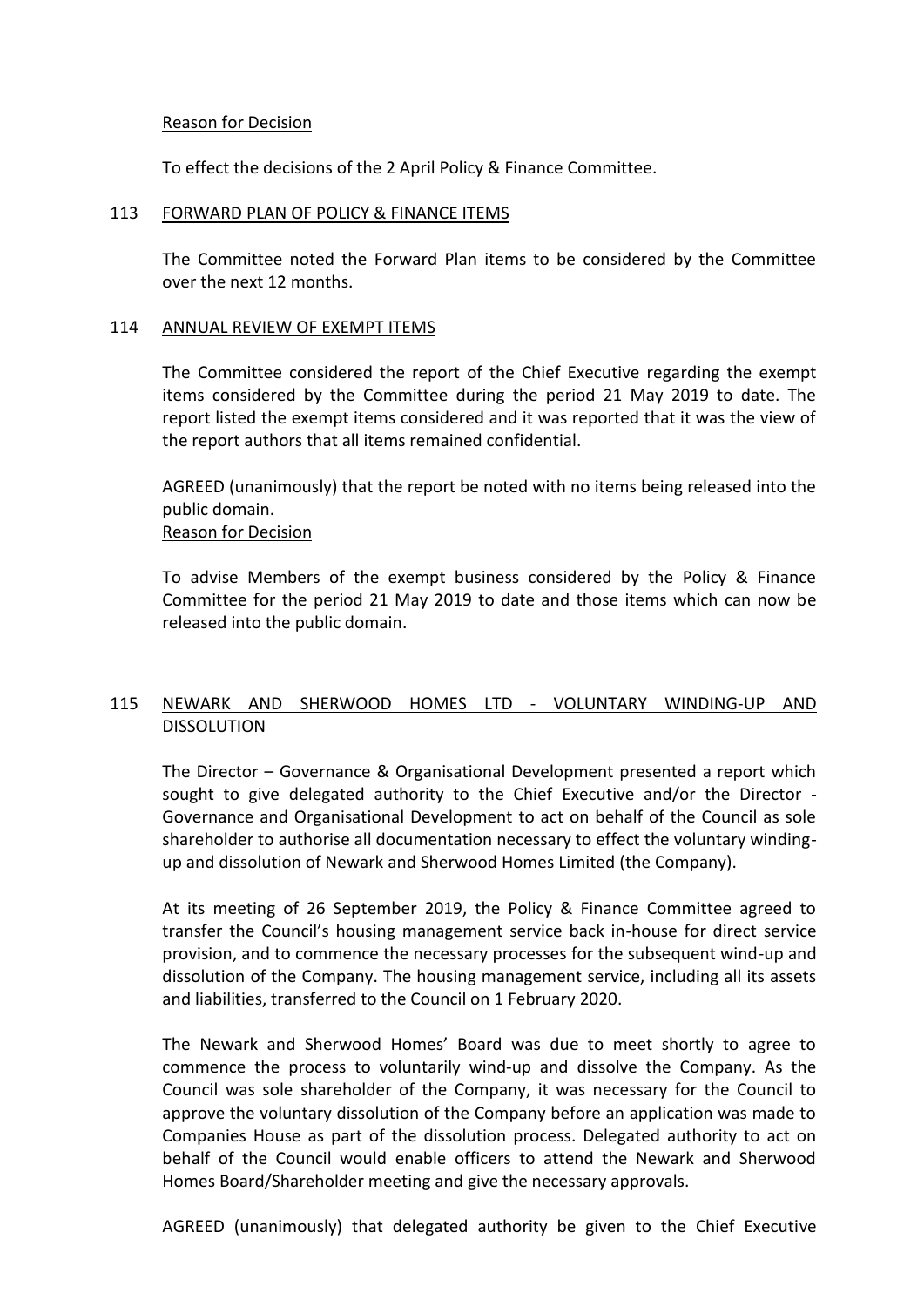and/or the Director - Governance & Organisational Development to attend the necessary Newark and Sherwood Homes Board/Shareholder meetings on behalf of the Council in its capacity as sole shareholder, and authorise all documentation necessary to effect the voluntary winding-up and dissolution of Newark and Sherwood Homes Limited.

### Reason for Decision

To progress the decision of the Council to dissolve Newark and Sherwood Hones Ltd, given that assets and liabilities transferred to the Council on 1 February 2020.

# 116 NEWARK SOUTHERN LINK ROAD UPDATE

The Director – Planning & Growth presented a report which updated Members on the importance of completing the currently part constructed (phase 1) Newark Southern Link Road (SLR) and progress on securing a funding package for delivery. It was noted that Phase 1 of the SLR was complete, save for the A1 roundabout, which would allow for the construction of up to 599 dwellings.

The 'master' developers Urban&Civic, secured a conditional £11.2million loan agreement from the Homes & Communities Agency (now Homes England) to fund delivery of Phase 1 of the SLR. Whilst the costs involved outstripped this loan, work on the SLR commenced in 2017, allowing the current house builders to start delivering new homes. Funding for the remainder of the SLR remained a significant obstacle to its delivery, with overall costs going beyond what was reasonably manageable by a developer.

Current calculations for the cost of delivering the SLR stood at £62.1 million. Homes England and Urban&Civic were working on an intervention package which would likely comprise loan and grant to significantly close this funding gap. It was expected that a final agreement would be reached between Homes England and Urban&Civic before the end of the calendar year. Working closely with the County Council and the Highways Authority, ongoing dialogue had led to an agreement in principle to provide additional grant with District Council and County Council capital funds. It was recommended that the District Council contribution be increased by £2.5m to £5m in total.

The report to Members outlined the economic benefits of completion of the SRL, and implications should the project fail.

AGREED (unanimously) that:

- a) the Council commits an overall capital contribution of £5,019,215 (funded by existing resources) towards the delivery of the SLR, subject to the following:
	- i. Agreement from NCC to match the Council's contribution towards the SLR of up to £5m;
	- ii. Confirmation from Homes England and Urban&Civic that an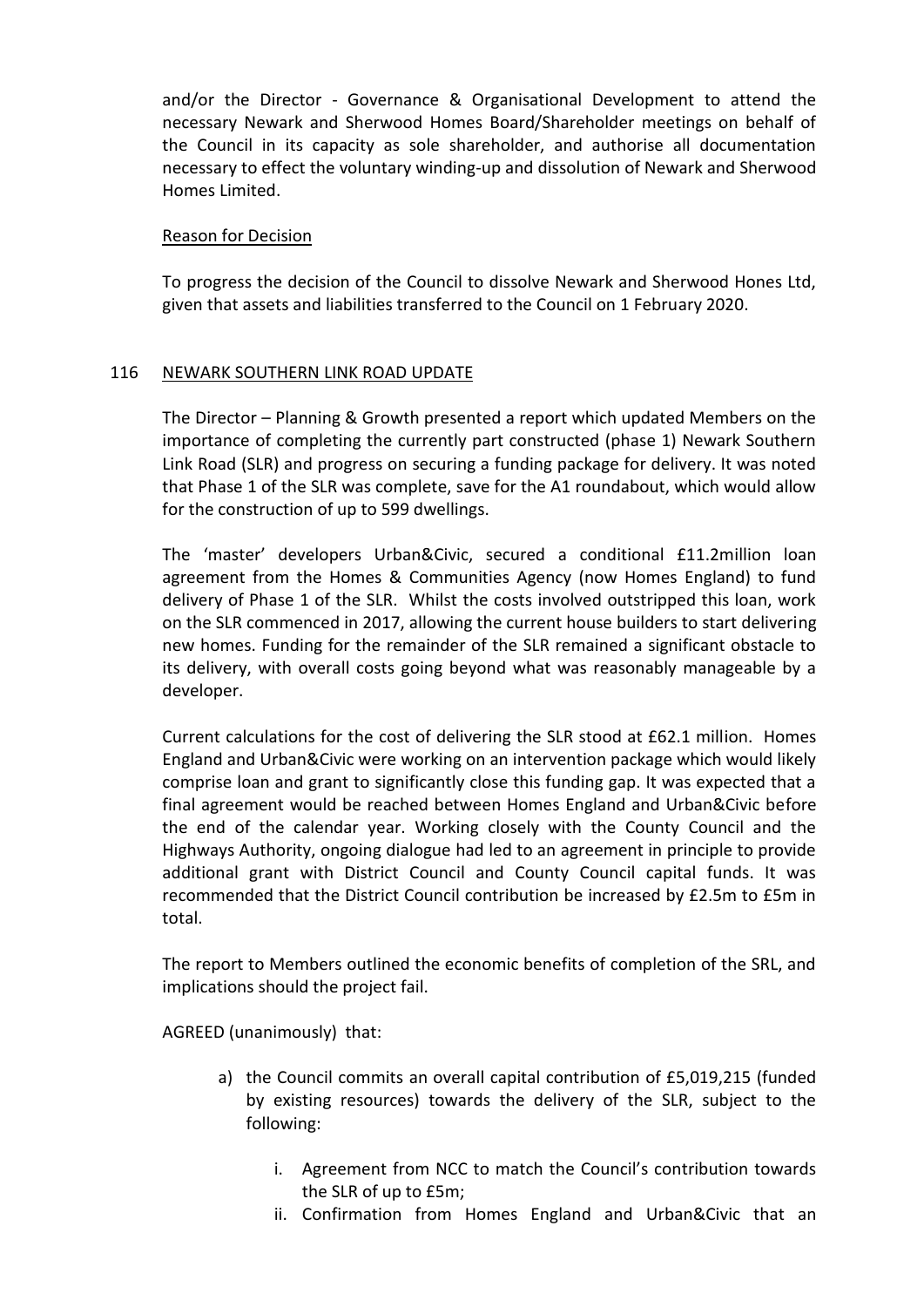intervention package has been agreed between them that will allow for full delivery of the SLR, subject to the funding already committed by NSDC and the LEP, and to the maximum collective contributions from NCC and NSDC of £10m (split 50%/50%); and

b) the Director – Planning & Growth, in consultation with the Business Manager - Legal Services, be given delegated authority to enter into an agreement with Urban&Civic, subject to satisfaction of a) above to agree appropriate milestones for the release of monies to deliver the full SLR.

### Reason for Decision

To secure the full delivery of the Newark Southern Link Road and unlock significant benefits of reduce congestion, accelerated housing delivery, employment, recreation, and education provision. In doing so, delivery of the SLR will prevent service consequences in terms of financial, community, and highway impacts.

# 117 FUNDING NEW INFRASTRUCTURE

The Director – Planning & Growth presented a report detailing a proposed approach for the implementation of government directed changes to the reporting of the Council's developer contributions (both Section 106 contributions and Community Infrastructure Levy receipts) collection, allocation and spending on new infrastructure associated with new development.

The report set out the proposed figures for expected population growth and anticipated infrastructure needs associated with this level of growth which were set out in the Infrastructure Delivery Plan. The proposed Infrastructure Finance Statement would set out the legislative context, planned growth, CIL collected, S106 and expected developer contributions and a review of the Councils spending priorities.

The report set out the current position in respect of Section 106 contributions as at the end of March 2020, a summary of CIL receipts and a proposed hierarchical approach to spending priorities. In addition, the report detailed the governance arrangements, considerations for developing the infrastructure funding statement and the scheduling of spending and emerging requests.

AGREED (unanimously) that:

- a) the proposed approach to defining spending priorities for developer contributions set out at paragraph 4.4 of the report be agreed;
- b) the Infrastructure Funding Statement be developed in line with paragraphs 4.5 and 4.6 of the report; and
- c) subject to confirmation of the appropriate request from Nottinghamshire County Council being received, a £620,000 Capital Budget be approved, financed by CIL receipts as set out in paragraph 4.11 of the report.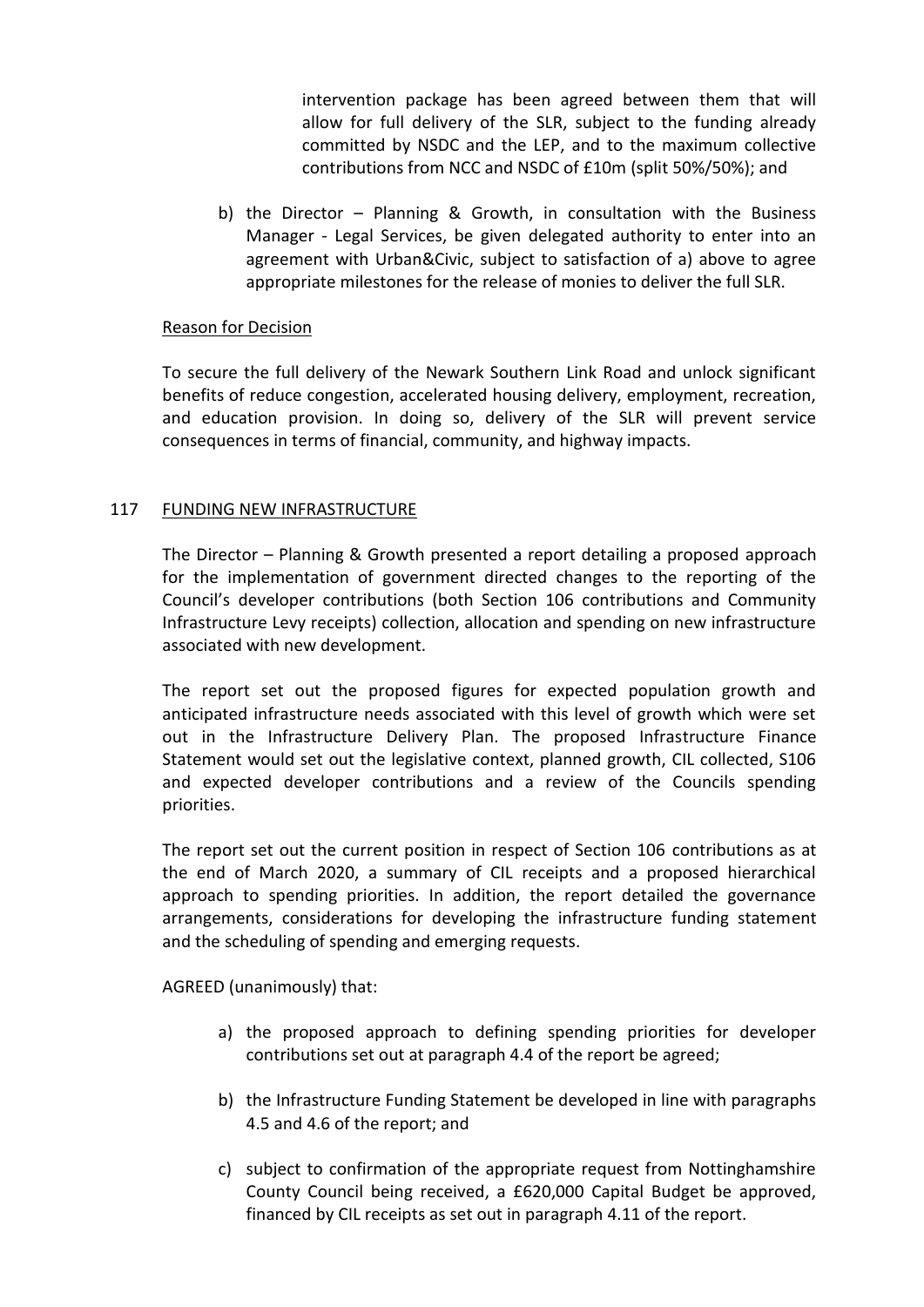### Reason for Decision

So that a proposed approach for defining spending priorities for development contributions can be agreed; to enable officers to prepare an Infrastructure Funding Statement to be prepared to meet the requirements of Community Infrastructure Regulations; and to enable officers to investigate consideration of funding additional facilities through CIL at Joseph Whitaker School.

### 118 NATIONAL CIVIL WAR CENTRE ADMISSION POLICY POST COVID-19 LOCKDOWN

The Business Manager - Heritage, Culture and Visitors presented a report which proposed an amendment to the Admission Policy for the National Civil War Centre (NCWC) as part of the recovery plan following the COVID-19 lockdown.

In preparing to re-open, it had become clear that COVID-secure measures would have an impact on the NCWC offer. Entry would need to be limited to a fixed number at periods throughout the day, and visitors would be expected to follow a pre-determined route through the NCWC to avoid cross-over which would not comply with social distancing. Aspects of the NCWC would need alteration – from closure of the cinema and top floor galleries and removal of the dressing up area, to removal of interactives. Therefore, to support and encourage as wide a range of residents as possible to visit the NCWC and engage with a positive, cultural experience in a safe, controlled environment, whilst acknowledging the limitations of this revised offer, it was proposed to remove the admission fee for Newark and Sherwood residents and introduce a reduced admission fee for external (tourism) visitors until the end of August. It was noted that the proposed two month period of free entry would mean a loss of income equating to £5,833.

AGREED (unanimously) that:

- (a) the NCWC offers free admission to residents for a maximum two month period (covering July and August 2020) to support the rebuilding of our local community, increase footfall to the town in a controlled manner to support the local economy and to offer cultural services which are proven to be of benefit in supporting residents' mental health and wellbeing;
- (b) the NCWC offers a reduced admission price to external (tourism) visitors which reflects the reduced and altered offer whilst still providing a valuable visit and supports the longer term rebuilding of the visitor economy; and
- (c) a further report be brought to the Economic Development Committee in due course relating to the findings from the Audience Research report and the measured outcomes of this policy change through the summer, to support strategic future planning for the sustainable delivery of Heritage and Cultural services.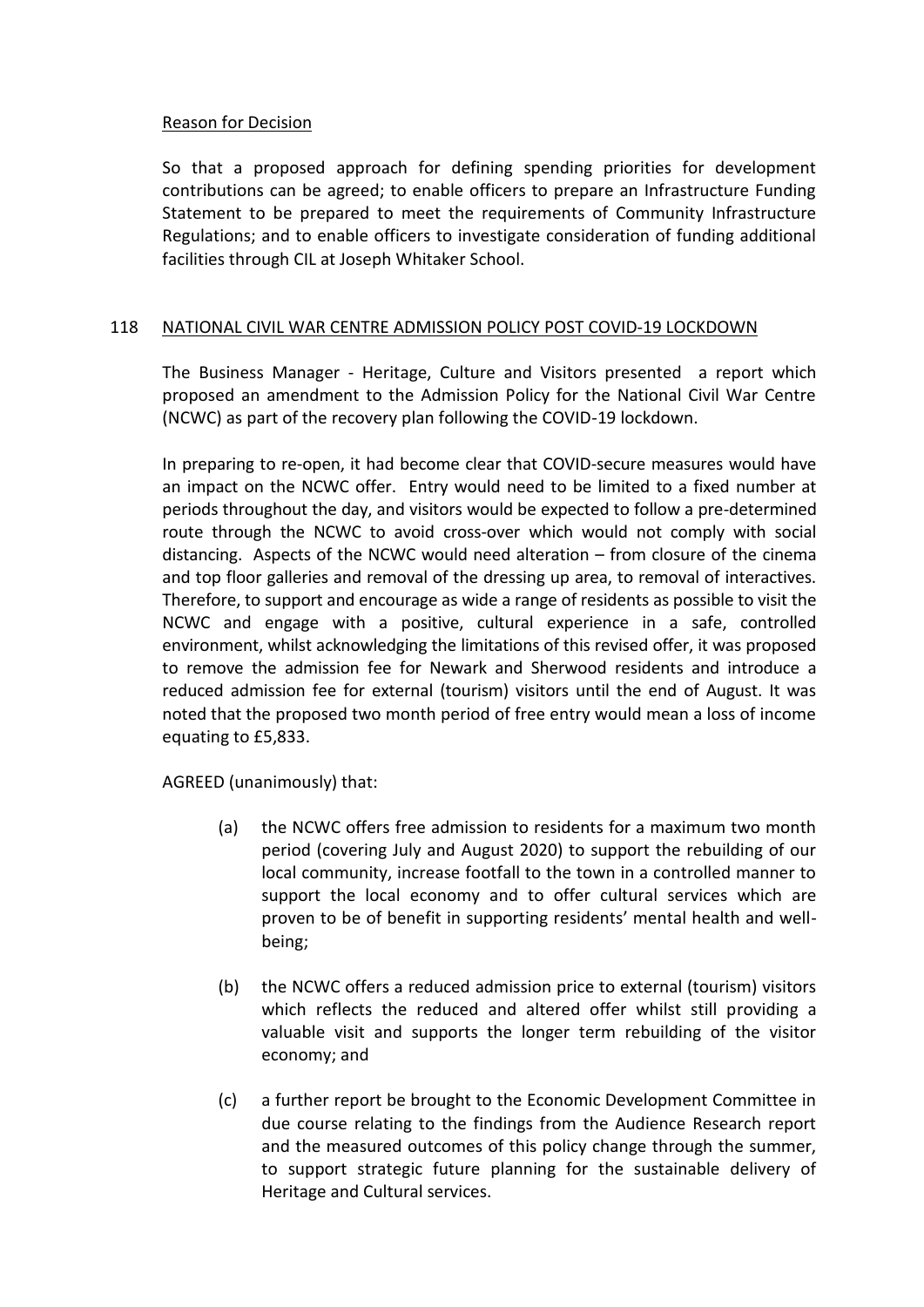### Reason for Decision

To support the recovery of the Heritage and Culture business unit by encouraging footfall and new audiences and to support recovery of the Town Centre economy and tourism.

### 119 NEWARK & SHERWOOD DISTRICT COUNCIL'S COVID-19 RESPONSE TO DATE

The Assistant Director - Transformation & Communications presented a report which set out an overview of the impact of Covid-19 on Newark & Sherwood District Council's services to date including a summary of how the Council had responded to the challenge of Covid-19 by working differently to continue to deliver for its residents, businesses and communities; and an outline of how the Council may adapt as a result of Covid-19.

The comprehensive report detailed an overview of the Council's emergency planning, impact on existing services, the additional work that the Council had undertaken during the period, support available for staff and a high level summary of the plan for transitioning out of Covid-19.

The Committee thanked Council officers for their efforts to date in respect of the Covid-19 response and the Chief Executive referred to the important community leadership now being carried out by Members.

AGREED (unanimously) that the report be noted as a summary of the pandemic response, and that the context be considered for future working.

# Reason for Decision

To provide context for future working and decision making.

### 120 COMMUNITY PLAN - ANNUAL YEAR END PERFORMANCE REPORT

The Assistant Director - Transformation & Communications presented a report which provided a summary of the position against actions and Key Performance Indicators (KPIs) in the Council's Community Plan 2019/23 at the end of the financial year 2019/20 including information on customer contact, complaints and requests for information.

It was noted that the performance for key performance indicators at the end of 2019/20 showed that of the 85 indicators, 17 were green, 3 were amber and 4 were red. One completed indicator was the implementation of the preferred option for management of the Council's housing stock which was completed two months ahead of schedule.

AGREED (unanimously) that the report be noted.

### Reason for Decision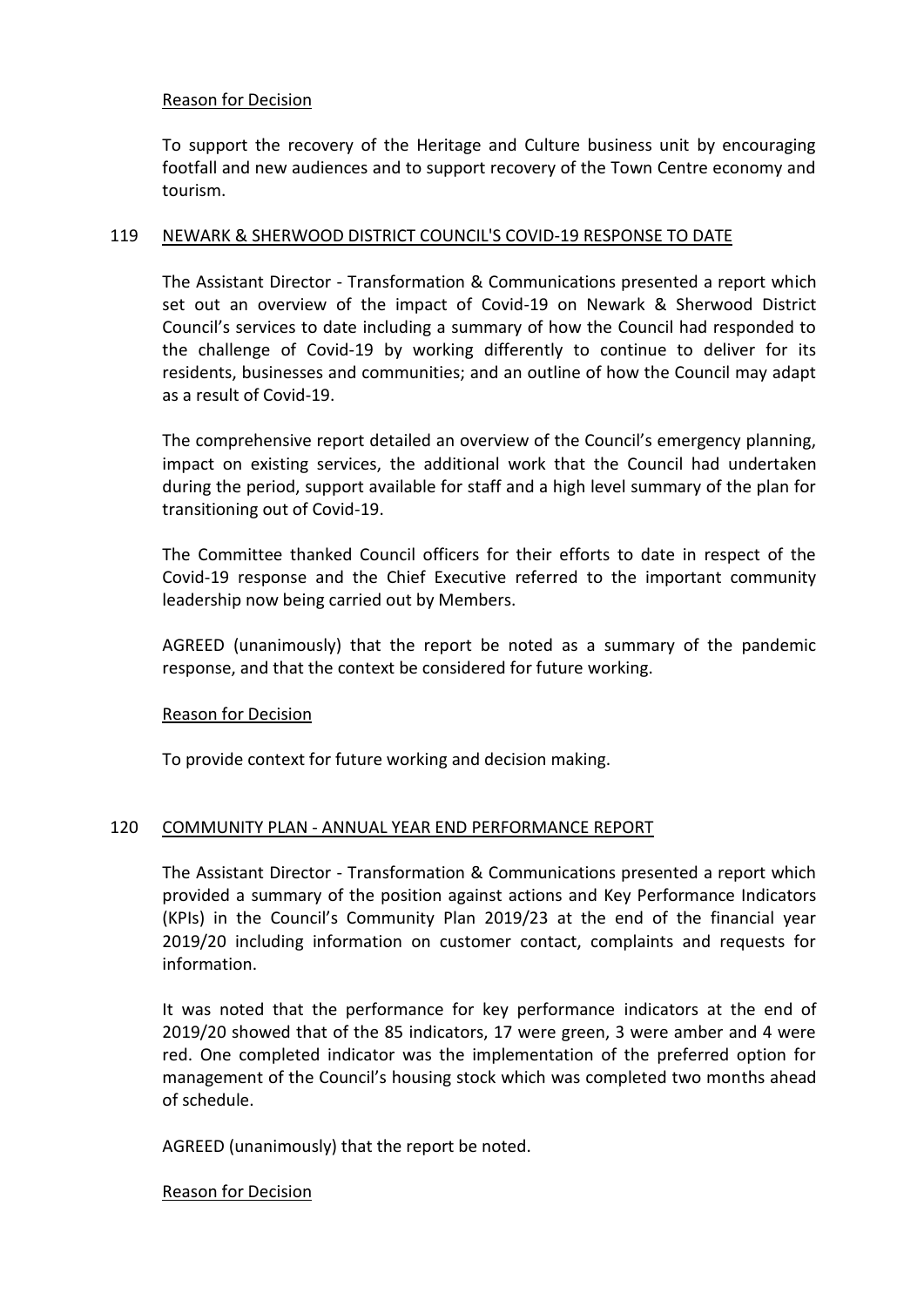To enable Members to proactively monitor and manage achievement of the Council's objectives as set out in the Community Plan.

### 121 URGENCY ITEMS TAKEN DURING COVID-19 PANDEMIC

The Committee noted the urgency item decisions which had been taken to date during the Covid 19 Pandemic. It was noted that the urgency decision provision under paragraph 7.2.1 of the Council's Constitution had been widened to extend the consultation to include the Leaders of all the political groups of the Council.

The urgency items reported were as follows:

Payment of Management Fees to Active4Today for 2019/20 and 2020/21 Reinstatement of Garden Recycling Services Local Discretionary Business Grants Fund Car Parking Charges Review – Covid-19

AGREED (unanimously) that the urgency items be noted.

### 122 ENVIRONMENTAL SERVICES PROJECT UPDATE

The Projects Officer - Transformation and Communications presented a report which updated the Committee on the project to realign and invest in Environmental Services to facilitate effective delivery of the Community Plan.

As part of the report, it was noted that the Environment Strategy was due to be presented to this Committee alongside the project update report, however, due to the dramatic impact of the pandemic the strategy needed to be reviewed and realigned. This Strategy would cover the period 2020-2023 and summarise the strategic direction for refuse, recycling and green spaces and would be presented later in the year. The project itself was expected to close in May 2020 however Environmental Services had to redirect their primary focus to keeping essential services running through the Covid-19 crisis, meaning that some project work streams had been scaled back and others, paused in recognition of the changing local and national picture. The report summarised the work done and planned, and highlighted where Covid-19 had impacted project outputs.

AGREED (unanimously) that the progress made in the development of Environmental Services be noted.

### Reason for Decision

To ensure Members are informed on the progress made to deliver the improvement required to ensure delivery of the Community Plans' objectives.

### 123 COUNCIL'S ANNUAL BUDGET 2021/22 - OVERALL CORPORATE BUDGET STRATEGY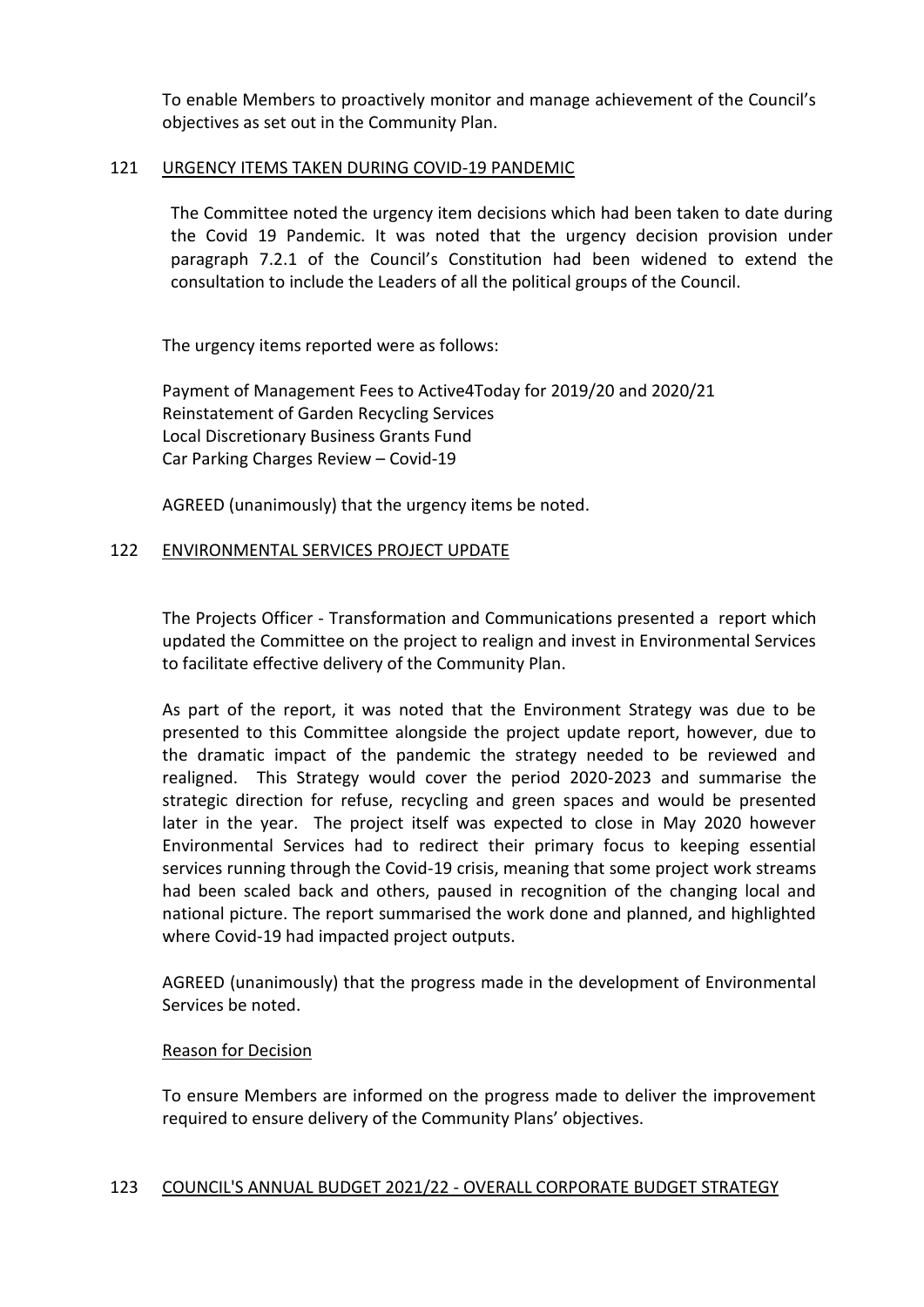The Business Manager – Financial Services presented a report which set out the Budget Strategy for 2021/2022 prior to detailed work commencing on preparation of the budget. The Council's Constitution required that the Council's Section 151 Officer present a report on the overall Budget Strategy to the Policy & Finance Committee for approval. The budget process would result in the setting of the budget and the Council Tax for 2021/22.

The Strategy took into consideration agreed financial policies on Budgeting and Council Tax, Reserves and Provisions, Value for Money and also a set of budget principles which set out the approach to be taken to the budget process. These policies had been reviewed and updated as appropriate and were attached as appendices to the report.

The current Medium Term Financial Plan (MTFP) was approved on 9 March 2020. The report set out a summary of the financial forecast identified within the current MTFP assuming that Council Tax at average Band D would increase by the same rate as the previous three financial years, namely 1.94%. The gap in the Council's budget in future years meant that as well as further efficiencies the Council would need to generate new revenue streams which was the task of the Organisational Improvement and Development Business Unit.

The report also set out a number of underlying assumptions which would be applied in compiling the draft budget for 2021/22 including staff costs, provision for inflation and fees and charges.

It was noted that at the time of writing the budget strategy, the Council was still in the midst of the Covid-19 Pandemic. Therefore, anticipated levels of income remained uncertain.

AGREED (unanimously) that:

- (a) the overall budget strategy be approved;
- (b) the consultation process with elected Members be noted;
- (c) budget officers continue work on the assessment of various budget proposals affecting services for consideration in setting the Council's budget; and
- (d) budget managers work with finance officers in identifying further efficiency savings, increasing income from fees and charges and in identifying new income.

### Reason for Decision

To enable the Council's budget process to proceed encompassing agreed assumptions.

#### 124 FINANCIAL OUTTURN REPORT TO 31 MARCH 2020

The Business Manager – Financial Services presented a report which set out the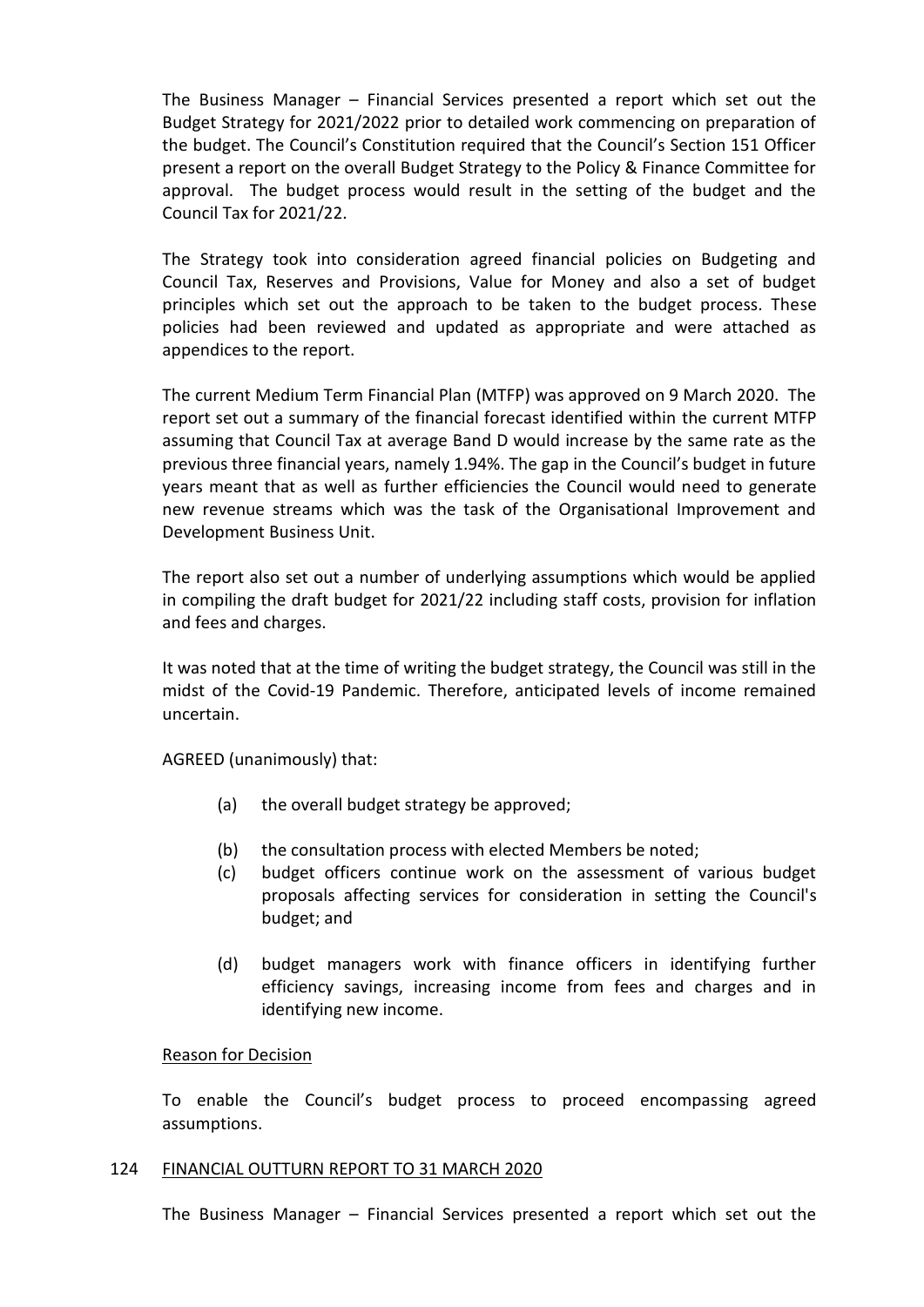2019/20 financial outturn position on the Council's revenue and capital budgets including: General Fund Revenue; Housing Revenue Account; Capital Programme; Provisions and Impaired Estimates on Debtors; Usable Reserves; Collection Fund; Balance Sheet; and Treasury Management. The accounts showed a favourable variance of £0.399m on service budgets with a total favourable variance of £1.254m.

AGREED (unanimously) that:

- (a) the final outturn of revenue and capital spending for 2019/20 be approved;
- (b) the capital financing proposals as set out in Appendix C to the report, that will be passed to the external auditors as part of the 2019/20 Statement of Accounts, be approved;
- (c) the net variations of £7.698m not spent in 2019/20 on the Capital Programme, be re-profiled and carried forward into 2020/21;
- (d) the movement in Provisions and Impaired Estimates on Debtors be approved;
- (e) the creations of the new reserves, as outlined in paragraph 2.21 to the report, be approved;
- (f) the individual contributions to, and withdrawals from, the revenue and capital Usable Reserves be approved;
- (g) the contents of the Pension Fund Actuary report and the proposed assumptions to be used in the IAS19 pensions report for inclusion in the 2019/20 Statement of Accounts be approved;
- (h) the Policy & Finance Committee receives the Annual Report on Treasury Management Activity and comments as appropriate for referral onto the Council for information, as required by the Chartered Institute of Public Finance and Accountancy's Code of Practice on Treasury Management; and
- (i) the Committee note that the Treasury Management activities are consistent with the objectives identified in the Treasury Management Strategy for 2019/20.

#### Reason for Decision

To approve the Financial Outturn for the Council for the 2019/20 financial year.

#### 125 HR AND PAYROLL SYSTEM UPDATE

The Business Manager - Financial Services presented a report regarding a proposed extension to an existing contract with Access UK Limited who supported and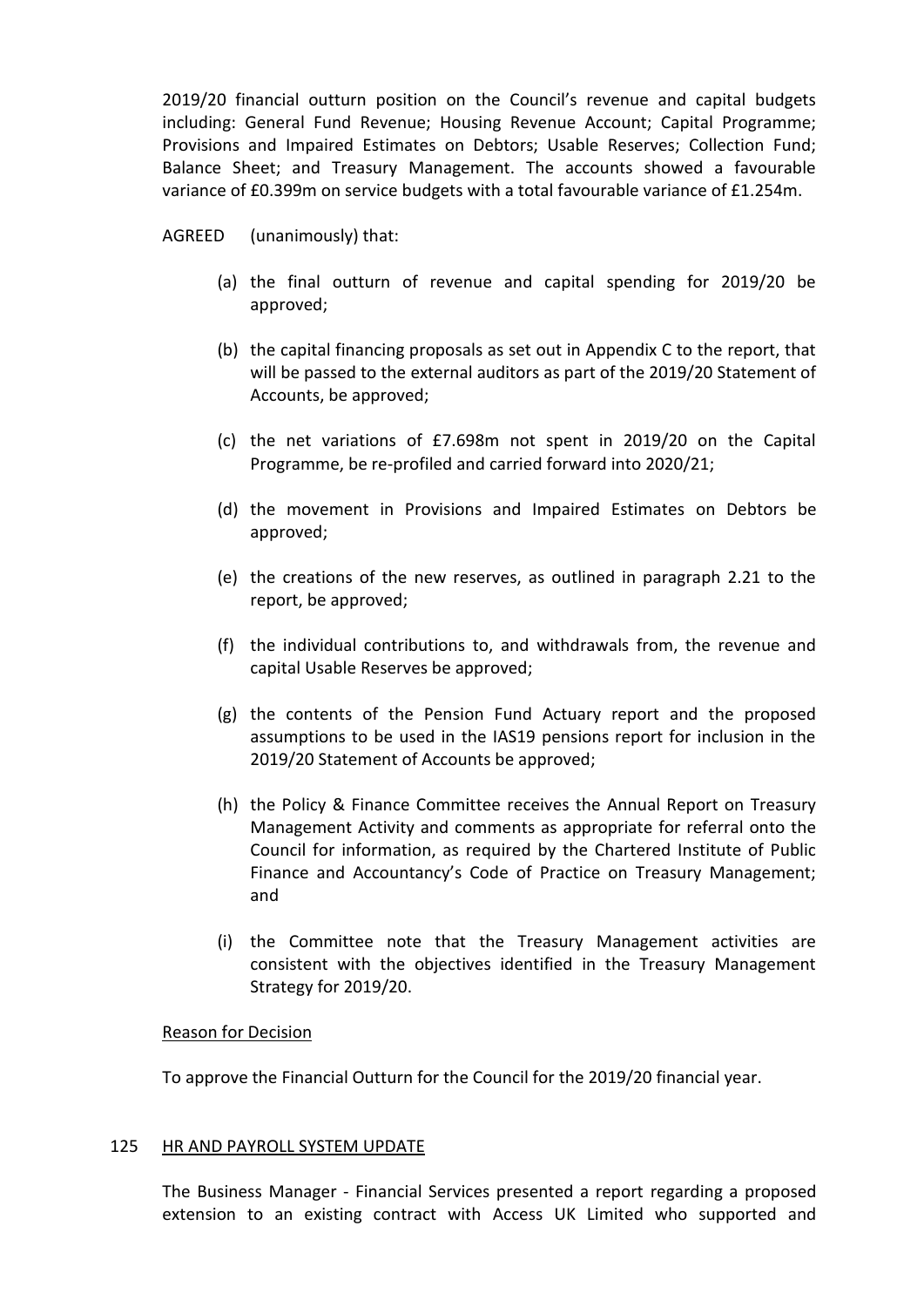maintained the Council's HR & Payroll system. This proposed extension would be for a 2 year period from 1 July 2020 to 30 June 2022 with the total value equating to £70,682. Extending in this way would give the Council sufficient time to procure and implement a new system. It was proposed that the fresh procurement exercise would begin in December 2020 in order to ensure that there was sufficient time to complete the implementation.

# AGREED (unanimously) that:

- (a) an exemption to the Contract Procedure Rules be approved in order to enable the Council to enter into a contract extension with Access UK Limited from 1 July 2020 for a period of 2 years at a total cost of £70,682; and
- (b) the Council commence a procurement exercise for the provision of its HR and Payroll system by December 2020.

# Reason for Decision

To ensure continuity of the Council's HR and Payroll system and a smooth transition to a new system and/or provider.

### 126 EXCLUSION OF THE PRESS AND PUBLIC

AGREED (unanimously) that, under Section 100A (4) of the Local Government Act 1972, the public be excluded from the meeting for the following items of business on the grounds that they involved the likely disclosure of exempt information as defined in Part 1 of Schedule 12A of the Act.

### 127 URGENCY ITEM - REPORT OF EXEMPT DECISIONS TAKEN ON 2 APRIL 2020

The Committee considered the exempt report regarding the exempt decisions taken by the Committee on 2 April 2020.

(Summary provided in accordance with Section 100C(2) of the Local Government Act 1972).

# 128 EXEMPT URGENCY ITEM TAKEN DURING COVID-19 PANDEMIC

The Committee considered the exempt urgency item decision taken during the Covid 19 Pandemic.

(Summary provided in accordance with Section 100C(2) of the Local Government Act 1972).

### 129 DUKERIES LEISURE CENTRE - NEW SWIMMING POOL

The Committee considered the exempt report regarding the Dukeries Leisure Centre new swimming pool.